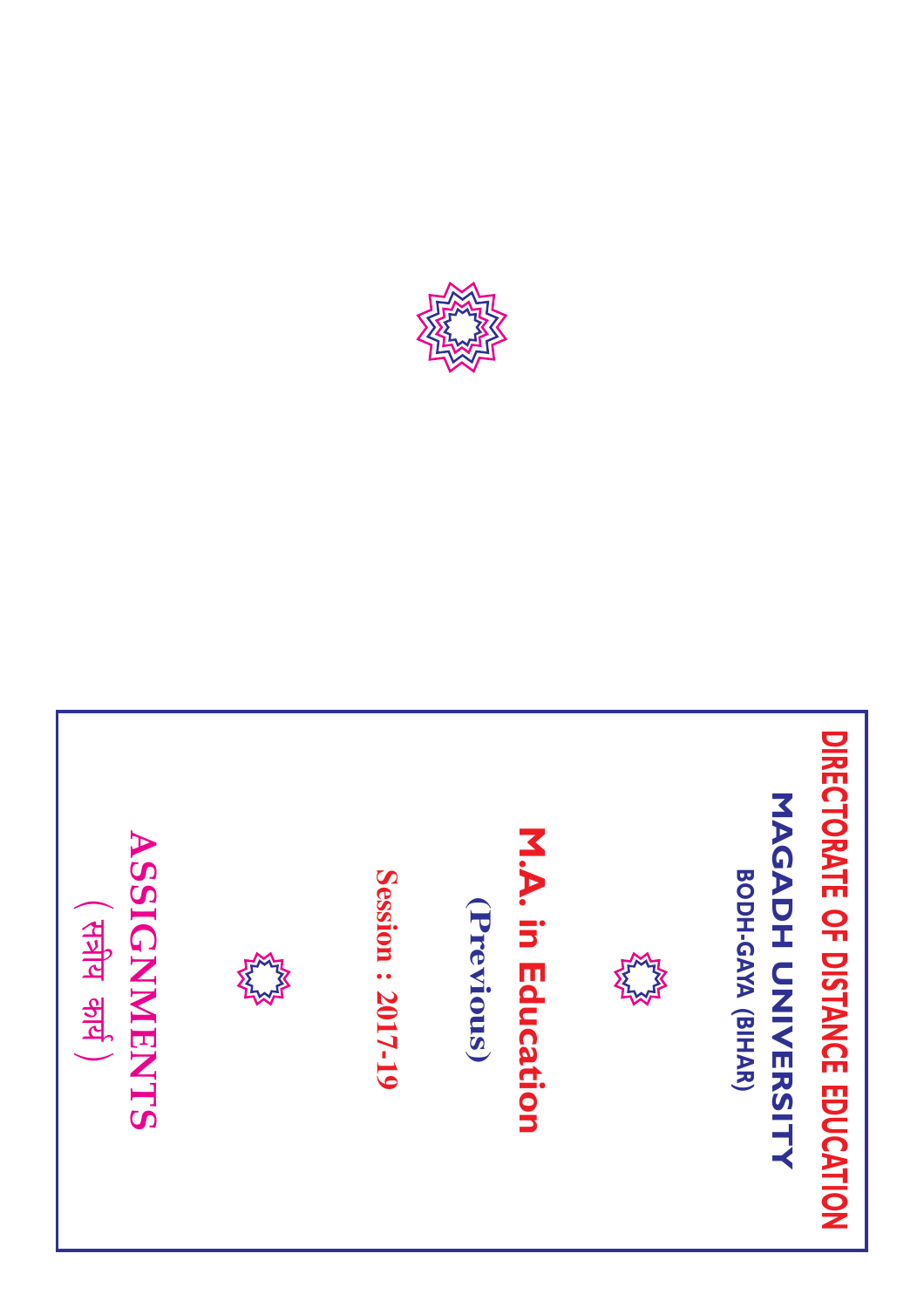| दूरस्थ शिक्षा | Distance Education | <b>APER-VII</b> |
|---------------|--------------------|-----------------|
|               |                    |                 |

- 
- 

**Distance Education**<br>
Answer any two of the following questions.<br>
( বুংবৰ্নী (ষীম্বা एंच परम्परागत शिक्षा को स्कन्हाँ दो के उत्तर दो।<br>
Clarify the meaning of Distance Education and traditional Education<br>
in details.<br>
in

### PAPER-I **PAPER - I**

## **Principles of Education Principles of Education**

( शिक्षा का सिद्धान्त) (शिक्षा का सिद्धान्त)

Answer any two of the following questions Answer any two of the following questions. निम्नलिखित प्रश्नों में से किन्हीं दो के उत्तर दें। निम्नलिखित प्रश्नों में से किन्हीं दो के उत्तर दें ।

Explain about the Scope of Education. शिक्षा के क्षेत्र का वर्णन करें। शिक्षा के क्षेत्र का वर्णन करें। Explain about the Scope of Education.

1.

2. विवेचना करे। पाठ्यक्रम अभिकल्प निर्माण के सिद्धान्त कौन–कौन से हैं ? इसकी विवेचना करें। पाद्यक्रम अभिकल्प निर्माण के सिद्धान्त कौन–कौन से हैं ? इसकी

Discuss it. Discuss it. What are the principles of curriculum design construction? What are the principles of curriculum design construction ?

3. शिक्षकों के लिए क्यों महत्त्वपूर्ण <del>हैं</del> ? राष्ट्रीय पाठ्यचर्या की रूपरेखा 2005 से आप क्या समझते हैं ? यह शिक्षकों के लिए क्यों महत्त्वपूर्ण हैं ? राष्ट्रीय पाठ्यचर्या की रूपरेखा 2005 से आप क्या समझते हैं ? यह

Why it is important for teachers? Why it is important for teachers ? What do you understand by National Curriculum Framework 2005? What do you understand by National Curriculum Framework 2005?

 $-X-X-X$ --x-x-x-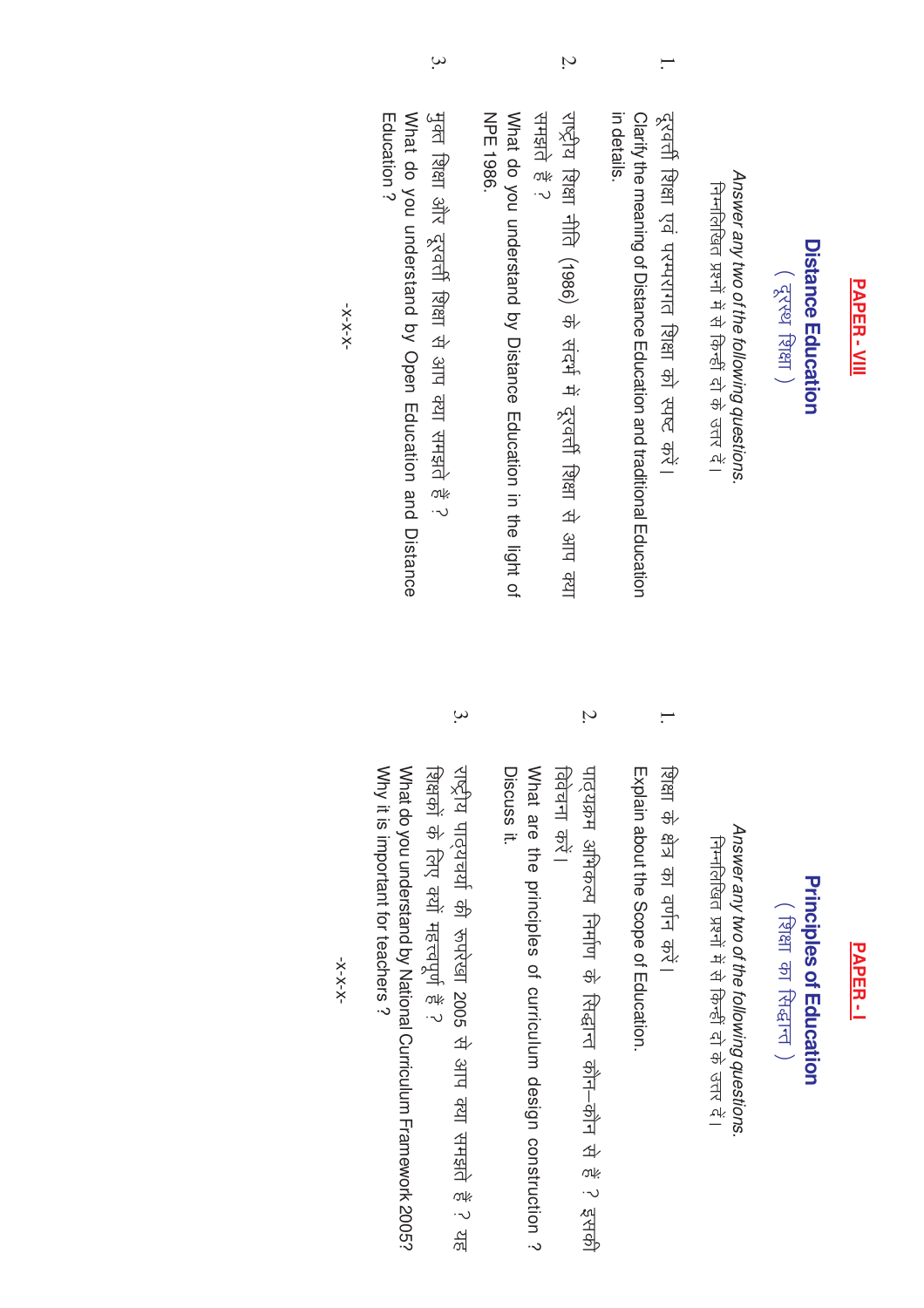| Answer any two of the following questions<br><b>Educational Development in India</b><br>( भारत में शैक्षणिक विकास )<br><b>PAPER-II</b>                        |    | Answer any two of the following questions.<br>Educational Technology<br>शैक्षणिक तकनीक)<br><b>PAPER-VII</b>                                                                                      |
|---------------------------------------------------------------------------------------------------------------------------------------------------------------|----|--------------------------------------------------------------------------------------------------------------------------------------------------------------------------------------------------|
| निम्नलिखित प्रश्नों में से किन्हीं दो के उत्तर दें।                                                                                                           |    | निम्नलिखित प्रश्नों में से किन्हीं दो के उत्तर दें।                                                                                                                                              |
| details.<br>Notat are the characteristics of Budhistic Education . Describe in<br>्य<br>ज<br>बौद्धकालीन शिक्षा की कौन–कौन सी विशेषताएँ हैं ? विस्तार से वर्णन |    | अध्निक शैक्षिक क्रिया–कलापों में शैक्षिक तकनीकी का क्या योगदान<br>है ? स्पष्ट कीजिए।<br>Notat are the contributions of molocational Hechnology in Modern<br>Educational Activities ? Clarity it. |
| Ņ.<br>Nextrice short rote or the Right to Education Act 2009<br>शिक्षा का अधिकार अधिनियम 2009 पर संक्षिप्त टिप्पणी करें।                                      | Z. | का वर्णन करें।<br>सूक्ष्म शिक्षण क्या है ? शिक्षक प्रशिक्षण कार्यक्रम में इसकी उपयोगिता                                                                                                          |
| अभियान का क्या महत्त्व है ? इसकी व्याख्या करें।<br>बिहार में माध्यमिक शिक्षा के विकास में राष्ट्रीय माध्यमिक शिक्षा                                           |    | programme.<br>Syratic Micro-teaching .> Inxplain its utility in the teacher training                                                                                                             |
| What are the importance of Rastriya Madhyamik Shiksha Abhiyan<br>Explain it<br>(RMSA) for the development of Secondary Education in Bihar.                    |    | Explain about the limitations of Conputer Assisted Instruction.<br>कम्प्यूटर सह अनुदेशन की सीमाओं का उल्लेख करें।                                                                                |
| $-X-X-X$ -                                                                                                                                                    |    | $-X-X-X-$                                                                                                                                                                                        |

**PAPER - II**

**PAPER-II**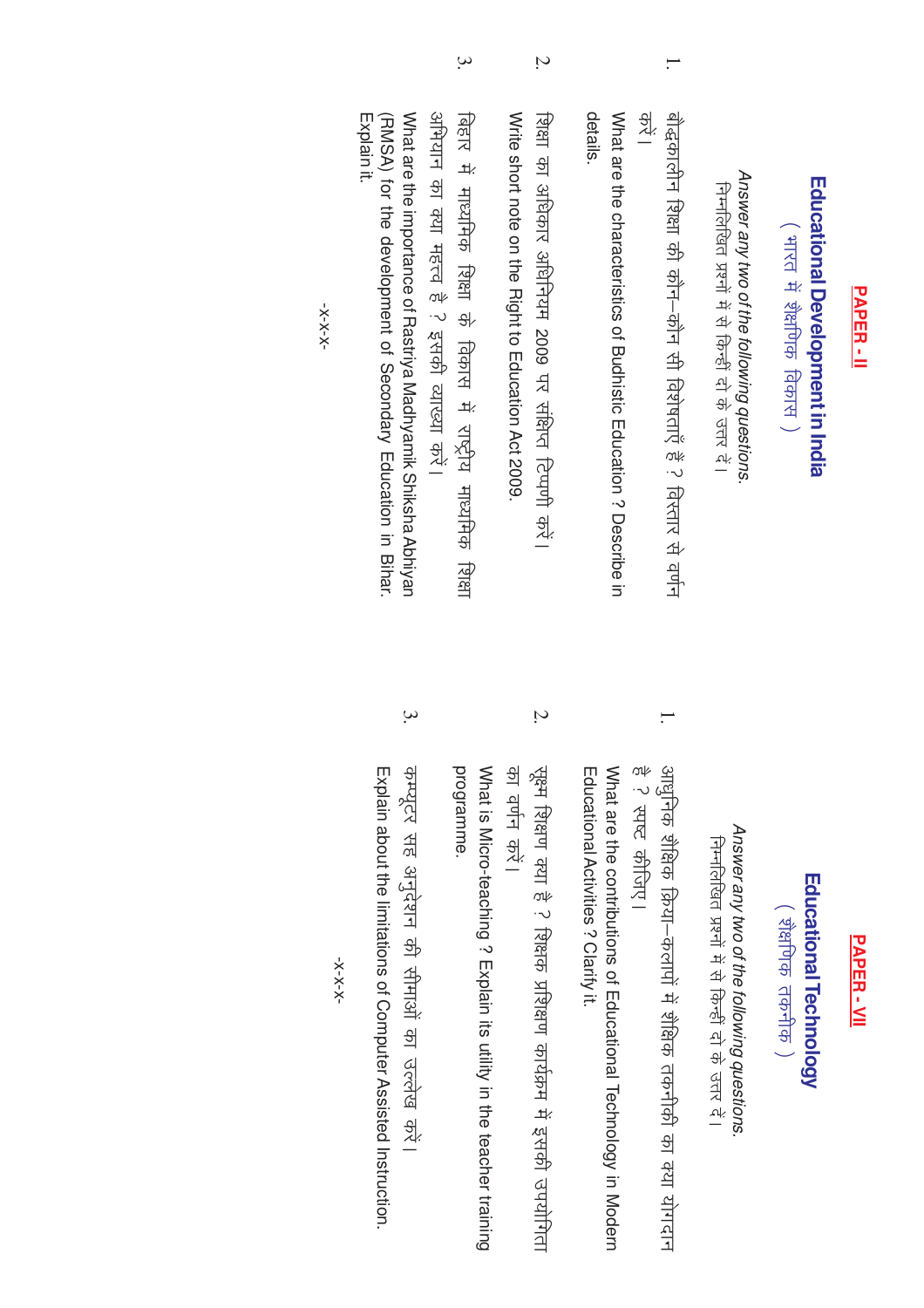| ۰                                                                                                                               |
|---------------------------------------------------------------------------------------------------------------------------------|
| <b>Service</b>                                                                                                                  |
|                                                                                                                                 |
| н.<br>٠                                                                                                                         |
|                                                                                                                                 |
|                                                                                                                                 |
| ٠                                                                                                                               |
| $\mathcal{L}^{\text{max}}_{\text{max}}$ and $\mathcal{L}^{\text{max}}_{\text{max}}$ and $\mathcal{L}^{\text{max}}_{\text{max}}$ |
|                                                                                                                                 |

# **Research Methodology & Statistics Research Methodology & Statistics**

( शोध विधियाँ एवं सांख्यिकी ) ( शोध विधियाँ एवं सांख्यिकी )

Answer any two of the following questions Answer any two of the following questions. निम्नलिखित प्रश्नों में से किन्हीं दो के उत्तर दें। निम्नलिखित प्रश्नों में से किन्हीं दो के उत्तर दें ।

- 1. अनुसंधान क्या है ? अनुसंधान के प्रकारों की चर्चा करें। What is Research ? Discuss the different types of Research. What is Research ? Discuss the different types of Research. अनुसंधान क्या है ? अनुसंधान के प्रकारों की चर्चा करें।
- 2. शैक्षिक अनुसंधान का क्या महत्त्व है ? शैक्षिक अनुसंधान के विभिन्न What is the importance of Educational Research? Discuss What is the importance of Educational Research विधियों की चर्चा करें। विधियों की चर्चा करें। शैक्षिक अनुसंधान का क्या महत्त्व है ? शैक्षिक अनुसंधान के विभिन्न ? Discuss

different methods of Educational Research. different methods of Educational Research.

परिकल्पना को परिभाषित करें। अच्छे परिकल्पना की क्या विशेषताएँ ak परिकल्पना को परिभाषित करें। अच्छे परिकल्पना की क्या विशेषताएँ ں-

3.

Hypothesis? Define Hypothesis. What are the characteristics of good Hypothesis Define Hypothesis. What are the characteristics of good

 $-X-X-X$ --x-x-x-

- **Philosophical Foundation of Education**<br> **Philosophical Foundation of Educations**<br>
(Ristra  $\frac{1}{10}$  and any two of the following questions.<br>
What do you understand by Philosophy? Clarify the relation<br>
Northand the you u
	-

 $-X-X-X$ --x-x-x-